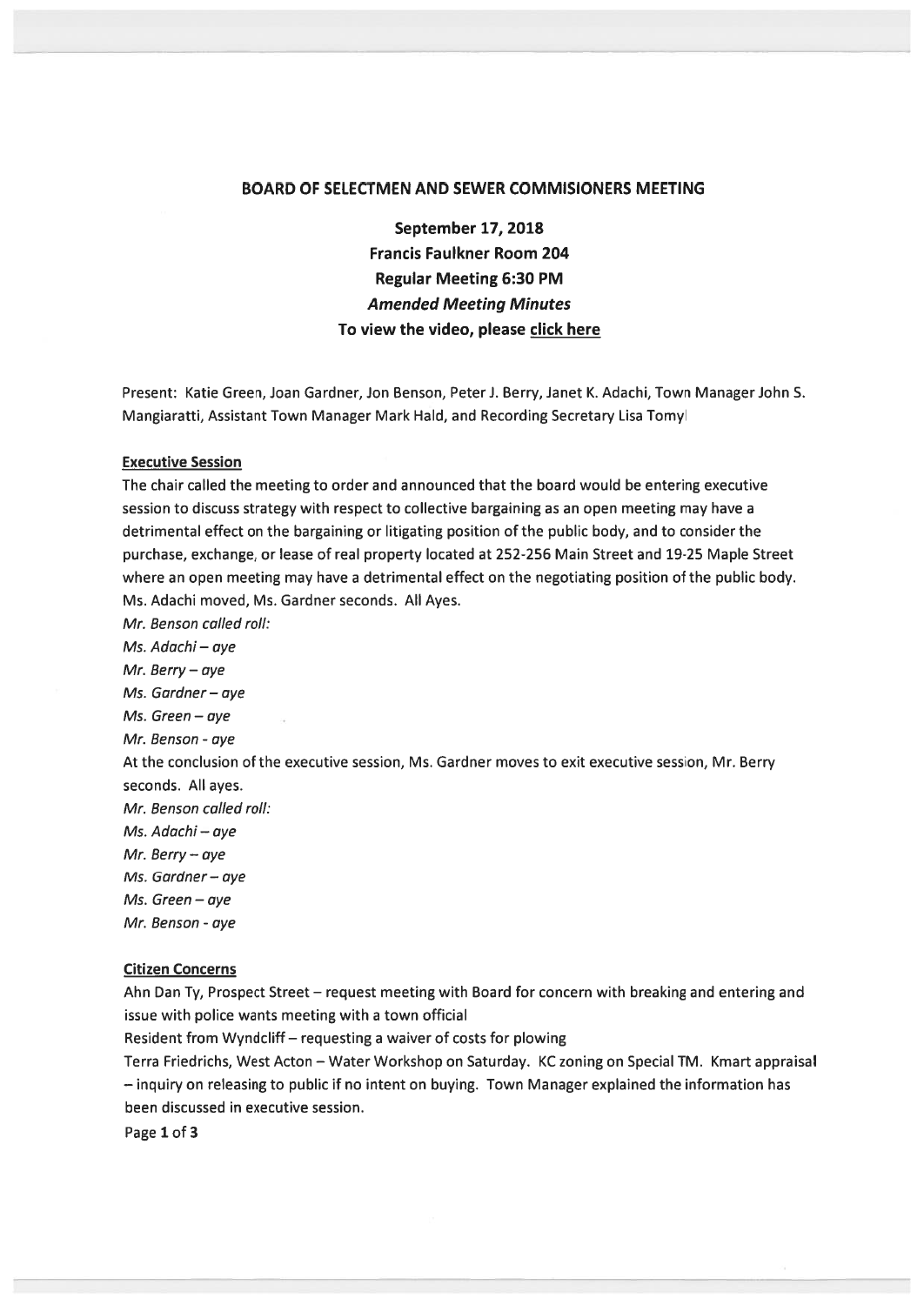Fran Arsenault, 7 Mohegan Rd - speaking on behalf of HDC about a proposed 40B at 4 Piper Lane to reques<sup>t</sup> an extension for review.

# Operational Minutes/Chair Report

Katie Green — Meetings are recorded on ActonTV and on website, but now streaming live on the ActonTV Facebook page. Latest draft of the Environmental Sustainability Policy is now available and has been sent out to all boards and committees and is available on the town website. Will discuss policy on October 15<sup>th</sup> meeting. Town offices and transfer station closed September 21<sup>st</sup> for the professional development day. Public safety continues to operate. Open house for human services and senior center for 1 year anniversary. AB Farmers Market having 10<sup>th</sup> anniversary at NARA at 5 PM. Water workshop hosted by WRAC at 8 am. September 24<sup>th</sup> meeting for BOS is cancelled next meeting October  $1<sup>st</sup>$ .

John S. Mangiaratti — Expressed excitement for Senior Center Open House this Thursday. Held recount for midterm elections. Thanks Town Clerk and team for their efforts and also for elections.

## Appointments

7:10 PM Use Special Permit #07/31/2018 —469, CrossFit Reach Gym, 930 Main Street — Ms. Green read the public hearing notice. Robby Blanchard, owner discussed the application. Kevin Daigle 929 Main Street comment regarding the property as <sup>a</sup> nuisance with base noise from SAM constantly. Requesting a condition regarding the noise. Ms. Adachi moves to continue the hearing to November 5<sup>th</sup> with consideration of noise control, Mr. Benson seconds. All Ayes.

7:20 PM Change in Manager, Yang & Zhang, Inc., 103 Nagog Park — Meiway Hu, attorney for Yang & Zhang, Inc. Ms. Adachi moves to approve the Change in Manager, Yang & Zhang d/b/a Beijing Tokyo at 103 Nagog Park, Ms. Gardner seconds. All Ayes.

### Selectmen Business

Recognition of NARA Park Employees — Mr. Mangiaratti read the citations presented to the Recreation Department from both the Senate and House of Representatives. Representing the Recreation department was Melissa Rier and accepted the citations.

Adopt Goals Established July 30, 2018 – Ms. Green read the list of the short term goals and the long term goals. Ms. Gardner moves to approve the FY19 Goals, Mr. Berry seconded. All Ayes.

SATSAC Maple Street Parking Lot Update and Recommendation from SATSAC — David Wellinghoff from SATSAC gave <sup>a</sup> brief description of the history of SATSAC in regards to parking issues. Carpool lot approved this year at Maple Street allowing 24 parking spots. Concerns about lot sitting empty in the mornings. SATSAC made formal recommendation to the BOS earlier this year recommending seeing the carpool lot saved as such until the end of the year to see it through to give enough time to collect data for the fall/winter season. JB — made comments as Selectmen liaison. Believes in the carpool lot as it Page 2 of 3